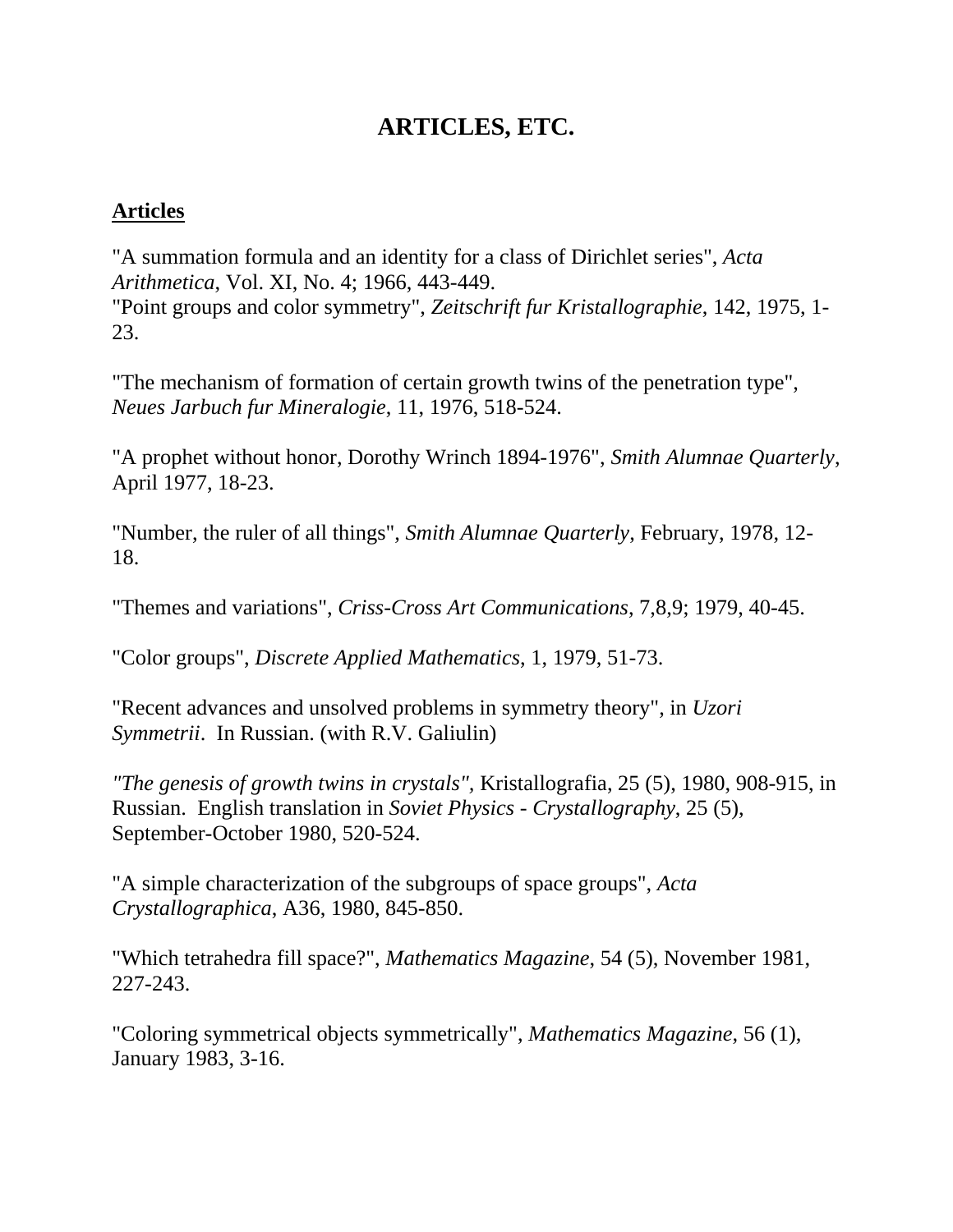"Color symmetry and colored polyhedra", *Acta Crystallographica*, A39, 1983, 505-511.

"On colored lattices and lattice preservation", *Acta Crystallographica*, A39, 1983. (with M.Rolley-LeCoz and Y. Billiet)

"An introduction to the theory of figures: the geometry of E.S. Fedorov*", Structural Topology*, 10, 1984, 5-22. (with R.V. Galiulin)

"Space groups and their isotropy subgroups, *Journal of Mathematical Physics*, 25 (1984) 3148-3154. (with M.V. Jaric)

"Morphisms of crystallographic groups: kernels and images*", Journal of Mathematical Physics*, 26 (1985) 219-228.

"Geometry and crystal symmetry", *Computers and Mathematics with Applications*, Vol. 12B, Nos. 3/4, 1986, 565-578. Reprinted in Symmetry, Istvan Hargittai, editor. Pergamon Press, 1986.

"Two-dimensional math in a three dimensional world", *Education Week*, Vol. IV, No. 20, February 6, 1985, p. 40. Reprinted in *Education Digest*, October 1985, 50-52 (with G. Fleck).

"Introduction to mathematical crystallography", 19 pp., and "Report on the workshop on mathematical crystallography", 6 pp., *IHES/p/85/47* (preprint).

"F faces of apatite and its morphology: theory and observation*", Journal of Crystal Growth* 78 (1986), 468-478. (with R.A. Terpstra, P. Bennema, P. Hartman, C.F. Woensdreght and W.G. Perdok)

"The crisis in crystallography: a case study in the role of aesthetics in science", *Intersciencia*, Vol. 12, No. 2 (1987), 58-62.

"Tiling the torus and other space forms", *Discrete and Computational Geometry*, Vol. 3, No. 1, 1988 (55-72).

"Color symmetry", *Computers and Mathematics with Applications*, Vol. 16, No. 5-8, 1988, 545-533. In *Crystal Symmetries*, edited by Istvan Hargittai and Boris K. Vainshtein, the Shubnikov Centennial Papers, Pergamon Press.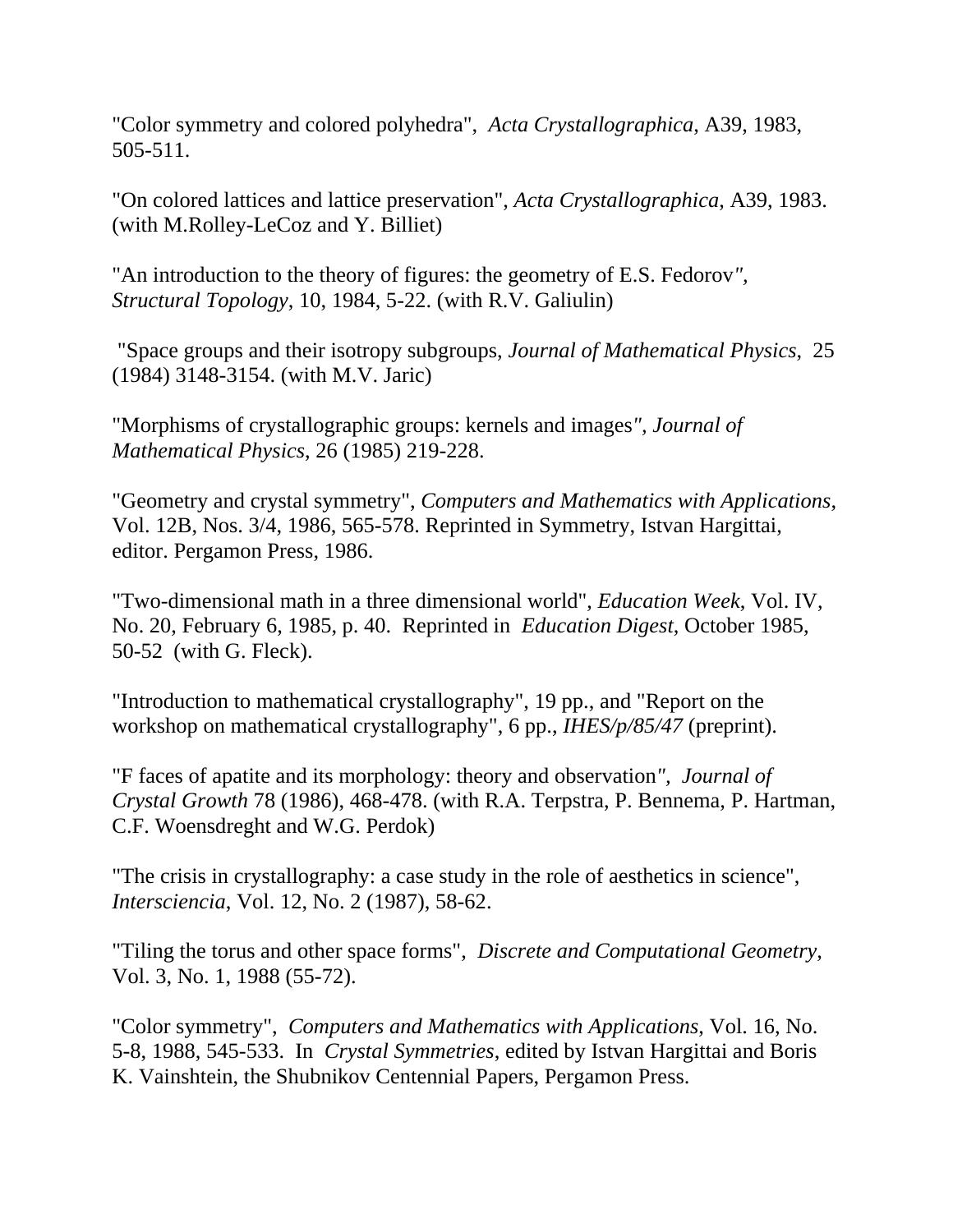"Mathematics in the Philippines". *Intersciencia,* Vol. 13, No. 3, May-June 1988, 141-144.

"The algebraic Escher", *Structural Topology*, No. 15, 1989, 31-42.

"Symmetry revisited", *Computers and Mathematics with Applications*, Vol. 17, No. 1-3, 1989, 1-12 (published as Symmetry II, Istvan Hargittai, Pergamon Press.)

"Finding the finite groups of symmetries of the sphere", *in The American Mathematical Monthly*, 1990, Vol. 97, No. 4, 329-335.

"Quasicrystals: the view from Les Houches", with Jean Taylor*. The Mathematical Intelligencer*, Vol. 12, No. 2, 1990, 54-64.

"From symmetry to disorder: A Personal Odyssey" (1991 Engel Lecture; published in *Five College Ink*, Five Colleges, Inc., Amherst, MA, May 1991.)

"Quasicrystals and mathematics", *Phase Transitions*, V. 43, Nos 1-4, Section B (Special Issue on Modulated structures, Polytypes, and Quasicrystals, Part I, edited by M. Farkas-Jahnke and E. Pál), 1993, pp. 27-34.

"Tilings, quasicrystals, and Hilbert's 18th Problem", *Structural Topology*, v. 20, 1993, pp 7-26.

"Galilelo's book 'The Universe', 371st edition: number theory, computer graphics, and the Sciences", Smith College preprint No. 1.

"Tilings, diffraction, and quasicrystals", *The Mathematica Journal*, Vol. 4, No. 2 (1994) 10-15.

"An Extension of Voronoi's theorem on primitive parallelotopes", (with L. Michel and S.S. Ryshkov), *European Journal of Combinatorics*, 16 (1995) 59 - 63.

"Two communities and vertical integration", *The Mathematical Intelligencer*, vol. 19, no. 2, 1997, pp 33 - 37.

"Tilings by related zonotopes", (with Henry Crapo*), Mathematical and Computer Modelling*, Vol. 26, Nos. 8-10, 1997, pp. 60-73.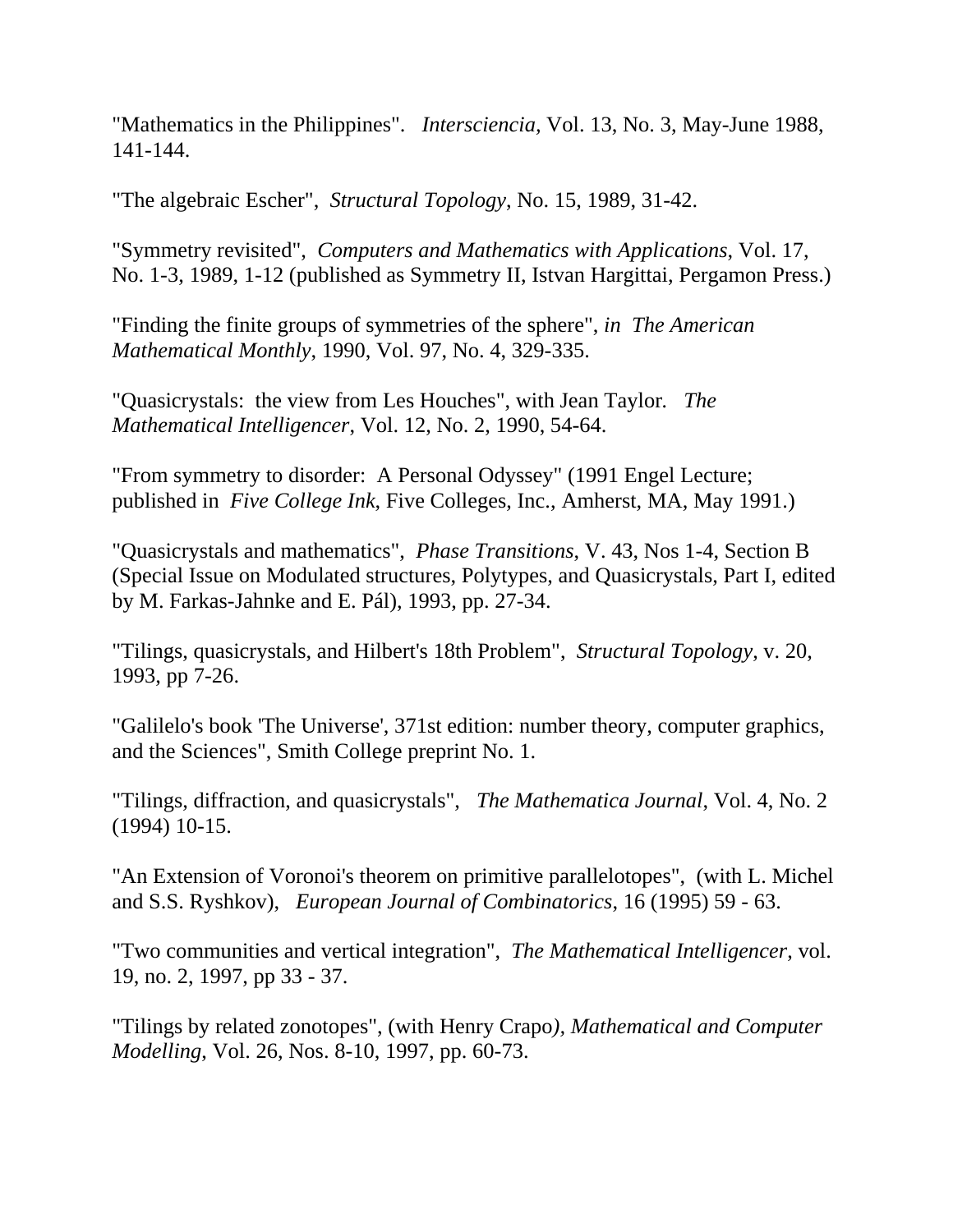"The Continuing Silence of Bourbaki: an interview with Pierre Cartier", *The Mathematical Intelligencer*, Vo. 20, No. 1, 1998, pp. 22-28.

"Oberwolfach, 1940-1960", *The Mathematical Intelligencer*, Vol. 20, No. 4, 1998, pp 17-24.

"Multiregular point systems", (with Jeff Lagarias and Nikolai Dolbilin), *Discrete and Computational Geometry*, Vol. 20, 1998, pp 477-498.

"Parallel Worlds: M. C. Escher and mathematics, revisited", *The Mathematical Intelligencer*, Volume 21, No. 1, 1999, pp 13-19

"Between Discovery and Justification", *The Mathematical Intelligencer,* Vol. 22, No. 3, 2000, pp. 16-17.

"New geometric invariants for Euclidean lattices," with Peter Engel and Louis Michel, in "Réseaux euclidiens, designs sphériques et formes modulaires, J. Martinet (ed), Monographie No. 37 de *L'Enseignement Mathematique.* 268-272, Geneva, 2001.

"The Mysterious Mr. Ammann," *The Mathematical Intelligencer,* Vol. 26, No. 4, 2004.

``Silk and Society in Albania,'' *The American Entomologist*, Fall 2005, 142 – 150.

"Coxetering Crystals", Coxeter Day, *Renaissance Banff: Mathematics, Music, Art, Culture*, Conference Proceedings, 2005

 "Mathematics and Narrative at Mykonos," *The Mathematical Intelligencer*, 2006,  $24 - 30.$ 

``What is a quasicrystal? '' *Notices of the American Mathematical Society*, Sept. 2006, 886-887

"Hardy as Mentor," *The Mathematical Intelligencer*, vol. 29, no. 1, winter 2006

"Thoughts on 'crystal,'", *Zeitschrift f. Kristallographie*, 222 (2007), 311

"A Point Set Puzzle Revisited", *European Journal of Combinatorics*, vol. 29, no. 8, 2008, 1933 – 1944.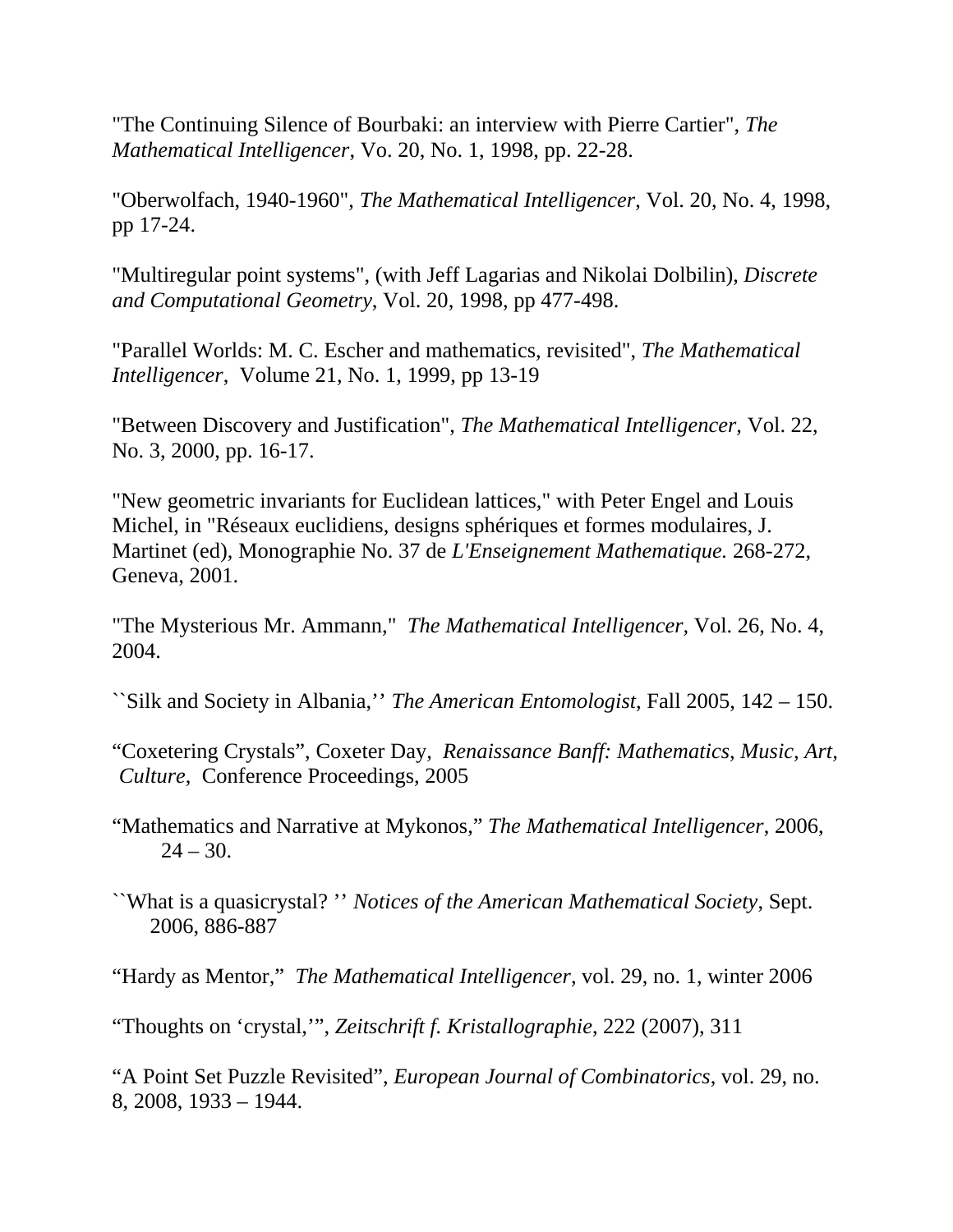"Mapping the Aperiodic Landscape, 1982 - 2007", *Philosophical Magazine*, vol. 88, no. 13-15, 2008, 2003 – 2016.

"The Grammar of Ornament", *Symmetry: Culture and Science*, 22, 1-2, (2011), 83- 101.

"Martin Gardner (1914–2010)" *The Mathematical Intelligencer*, 33, 1 (2011), 51- 54.

"Crystals Twins Revisited," *Israel Journal of Chemistry*, 2011, 51, 1153 – 1155 (special issue in honor of Dan Shechtman's Nobel Prize in Chemistry).

"Quasicrystals: the View from Stockholm," with Jean Taylor, in prepration

#### **Book chapters**

"The formation of penetration twins", in *Processes of Real Crystal Formation*, edited by N.V. Belov, Nauka, Moscow, 1977, 61-64, in Russian. (with N.N. Sheftal)

"Escher designs on surfaces", in *M.C. Escher, Art and Science*, edited by HSM Coxeter, R. Penrose, M. Teuber, and M. Emmer, North-Holland, Amsterdam, 1986

."A brief introduction to tilings", in *Introduction to the Mathematics of Quasicrystals*, ed. by Marko Jaric, Academic Press, 1989, 1-51.

"A brief history of geometrical crystallography", *in An Historical Atlas of Crystallography*, edited by J. Lima de Faria, Kluwer Academic Publishers, 1990, 43-59.

"Shape", in *On the Shoulders of Giants : a new approach to numeracy*, Lynn Steen, ed., National Academy of Sciences Press, 1990.

"Generalizing crystallography: puzzles and problems in dimension one", in *Quasicrystals, Networks, and Molecules of Five-Fold Symmetry*, I. Hargittai, ed., VCH Publishers, 1990.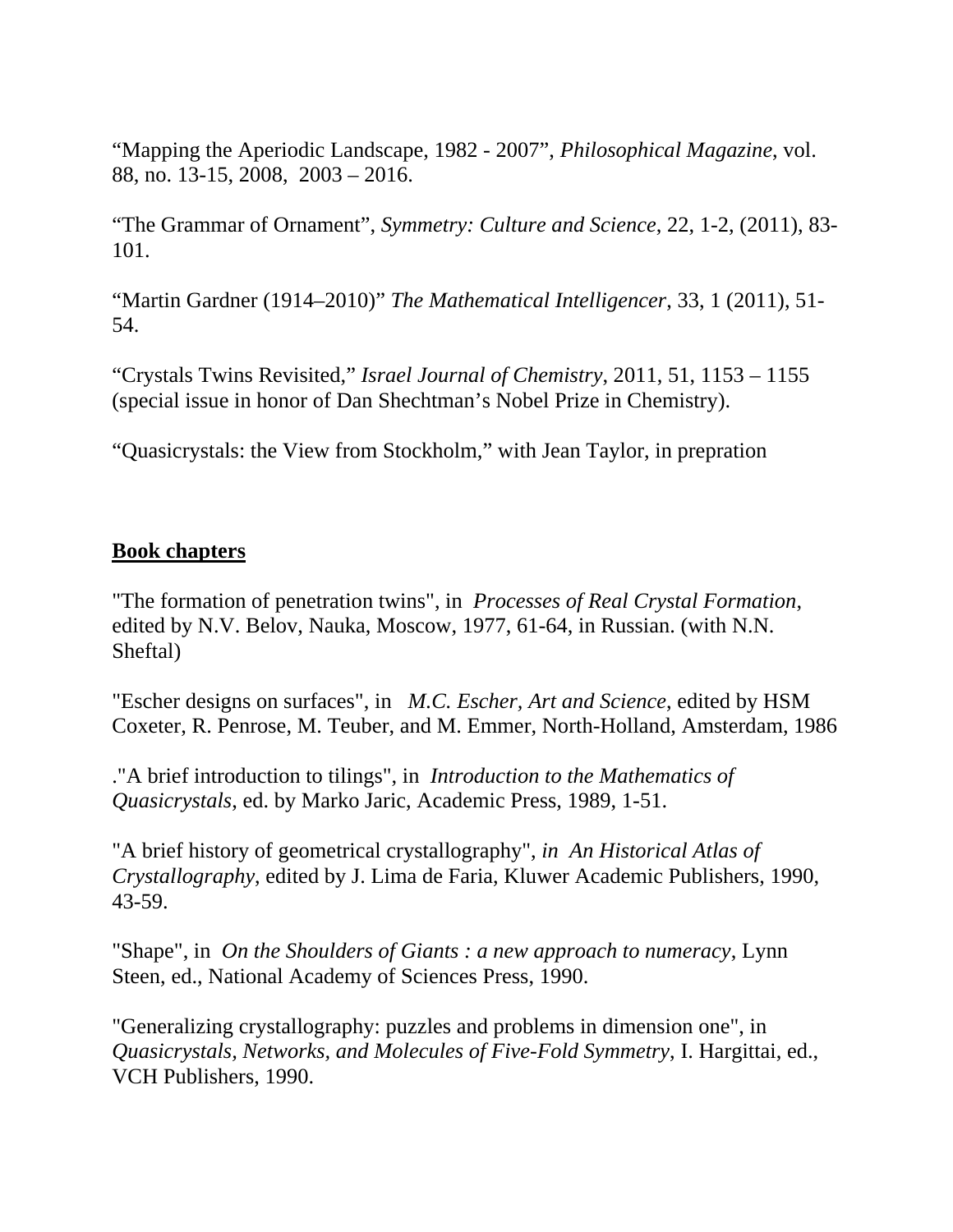"Isohedral parallelotopes", to appear in a volume of essays honoring the centenary of Fedorov's enumeration of the space groups, Moscow, 1991.

"Visualization and visual thinking", in *Geometry's Future*, a COMAP publication.

"Introduction to lattice geometry", in *From Number Theory to Physics*, M. Waldschmidt and P. Moussa, eds. Springer Verlag, 1992.

"Hierarchical tilings", in *Proceedings of 1991 Symposium on Hierarchically Structured Materials*, I. A. Aksay, E. Baer, M. Sarikaya and D. A. Tirrell, eds, Materials Research Society, Vol. 255, 1992.

"Calendars, pacemakers, and quasicrystals", in *In Eves' Circles* (proceedings of the "Eves Conference", Orlando, FL, June 1991), edited by J.M. Anthony, Mathematical Association of America, 1994.

"A critique of the projection method", in *The Mathematics of Aperiodic Order*, R. Moody and J. Patera, eds, Kluwer, 1997

"Tilings" (with Doris Schattschneider), in *A Handbook of Discrete and Computational Geometry*, J. Goodman and J. O'Rourke, eds, CRC Press, 1997; revised for 2nd edition, 2004

"Crystals and quasicrystals", in *A Handbook of Discrete and Computational Geometry*, J. Goodman and J. O'Rourke, eds, CRC Press, 1997; revised for second edition, 2004

"From summation formulae to lattices and back again", in *Voronoi's Impact on Modern Science*, Halyna Syta, ed., Institute of Mathematics, Kyiv, 1998, pp. 60- 70.

"The Local Theorem Revisited", in *Aperiodic '97*, *Proceedings of the International Conference on Aperiodic Crystals*, M. de Boissieu, J-L Verger-Gaugry, and R. Currat, eds., World Scientific Publishers, Singapore, 1998, pp. 3-7.

"Periodic and Nonperiodic tilings of E∧n", *Contemporary Mathematics*, Volume 223, , J. Goodman and R. Pollack, eds., American Mathematical Society, 1999, pp. 293-312.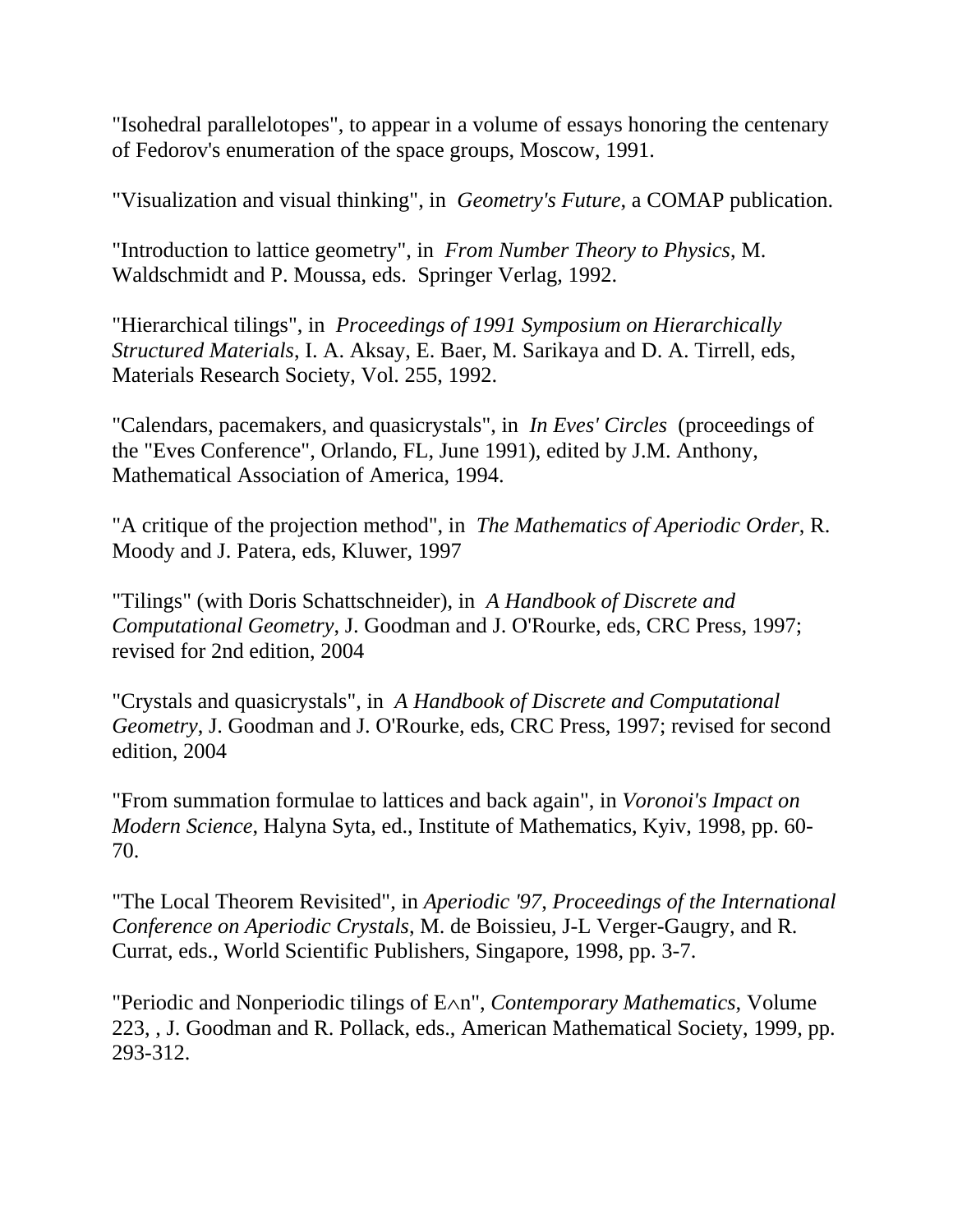"Reflections on the Kaleidoscope", in *Symmetry 2000*, T. Laurent and I. Hargittai, eds., Portland Press, London, 2002: 101-108.

"The Symmetry Mystique", in *M. C. Escher's Legacy: a centennial celebration*, D. Schattschneider and M. Emmer, eds., Springer-Verlag, 2002: 427-444.

"Narco Brat," in *Of Human Bondage: historical perspectives on addiction*, D. Patey, ed., Smith College Studies in History, 2003: 173 – 200.

"The Camel and the Needle: silk and the Stetson letters", in *Letters from an American Utopia: the Stetson family and the Northampton Association, 1843 - 1846*, edited by K. Buckley and C. Clark, 2004 by the University of Massachusetts Press.

"Coxetering Crystals", in *Renaissance Banff*, Reza Sarhangi and R. V. Moody, eds., Conference Proceedings, 2005, pp. 411 – 418.

"Donald and the Golden Rhombohedra," in *Reflections and Projections*, edited by Chandler Davis and Erich W. Ellers, Fields Institute Communications, vol. 46, American Mathematical Society, Providence, 2006, pp. 159 – 177.

``Ice'', in *Findings on Ice*, Hester Aardse and Astrid van Baalen, (eds.) Springer Verlag (jointly published with Pars Foundation, Amsterdam, Netherlands) 2007, pp.

"The Last Second Wrangler," in *The Shape of Content* (see above).

## **Book Reviews**

The Mathematical Theory of Chromatic Plane Ornaments by T.W.Wieting*, American Mathematical Monthly*, Vol. 90, No. 8 October 1983, 574-75.

Descartes on Polyhedra, by P.J. Federico, *Historia Mathematica*, Vol. 11, No. 3, August 1984, 333-334.

Dual Models, by Magnus Wenninger, *American Scientist*, March 1985.

Groups: a path to geometry, by John Burns, *American Mathematical Monthly*, Vol. 94,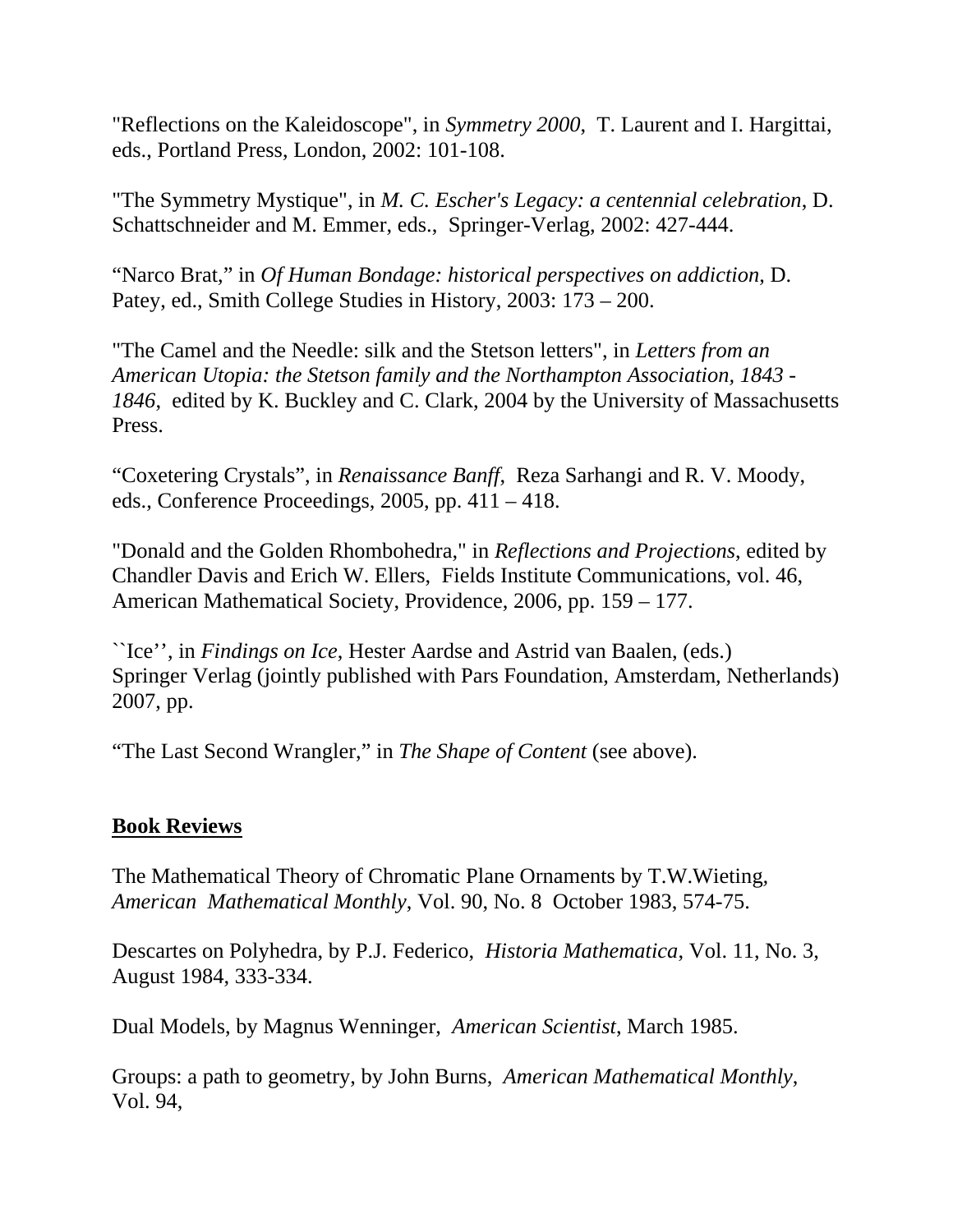No. 6, June - July 1987, 567-570.

Tilings and Patterns, by Branko Grunbaum and G.S. Shepard, *American Scientist,* September-October 1987, 521-522.

The Shape of Space by Jeffrey Weeks; Tilings and Patterns by Branko Grunbaum and Geoffrey Shepard; Regular Solids and Isolated Singularities by Klaus Lamotke*. The Mathematical Intelligencer*, Vol. 10, No. 2, Spring 1988, 68-71.

Reality's Mirror: Exploring the Mathematics of Symmetry, by Bryan Bunch. *American Scientist,* Vol. 78, 1990, 382.

Symmetrie -- Gruppe -- Dualitat, by Erhard Scholtz. (With Branko Grunbaum.) *Historia Mathematica,* 18, 1991, 377-380.

Visions of Symmetry, by Doris Schattschneider, and The Emperor's New Mind, by Roger Penrose. *The Mathematical Intelligencer*, Vol. 14, No. 2, 1992, 72-77.

Quasicrystals: the state of the art, by David DiVincenzo and P. Y. Steinhardt, eds, Science,

Spatial Tessellations, by Okabe, Boots, and Suyihare, *Science*, v. 260, May 1993, 1170-1173.

The Visual Mind, by M. Emmer (ed), *SIAM Review*, 36 v. 4 (1994), 676 - 677.

Chinese Silk: a cultural history, by Shelagh Vainker, *The Public Historian*, v. 27, no. 3, summer, 2005.

Shadows of Reality, by Tony Robbin, *Science*, v. 312, 21 April 2006.

Reviewer for mathematics, physics, and crystallography journals, scholarly book publishers, and the National Science Foundation

## **Miscellaneous**

.

Editor (translation from the Russian) of Highly Anisotropic Crystals, by E.I. Givargizov, D. Reidel Publishing Company, Dordrecht/Boston/ Lancaster, 1986.